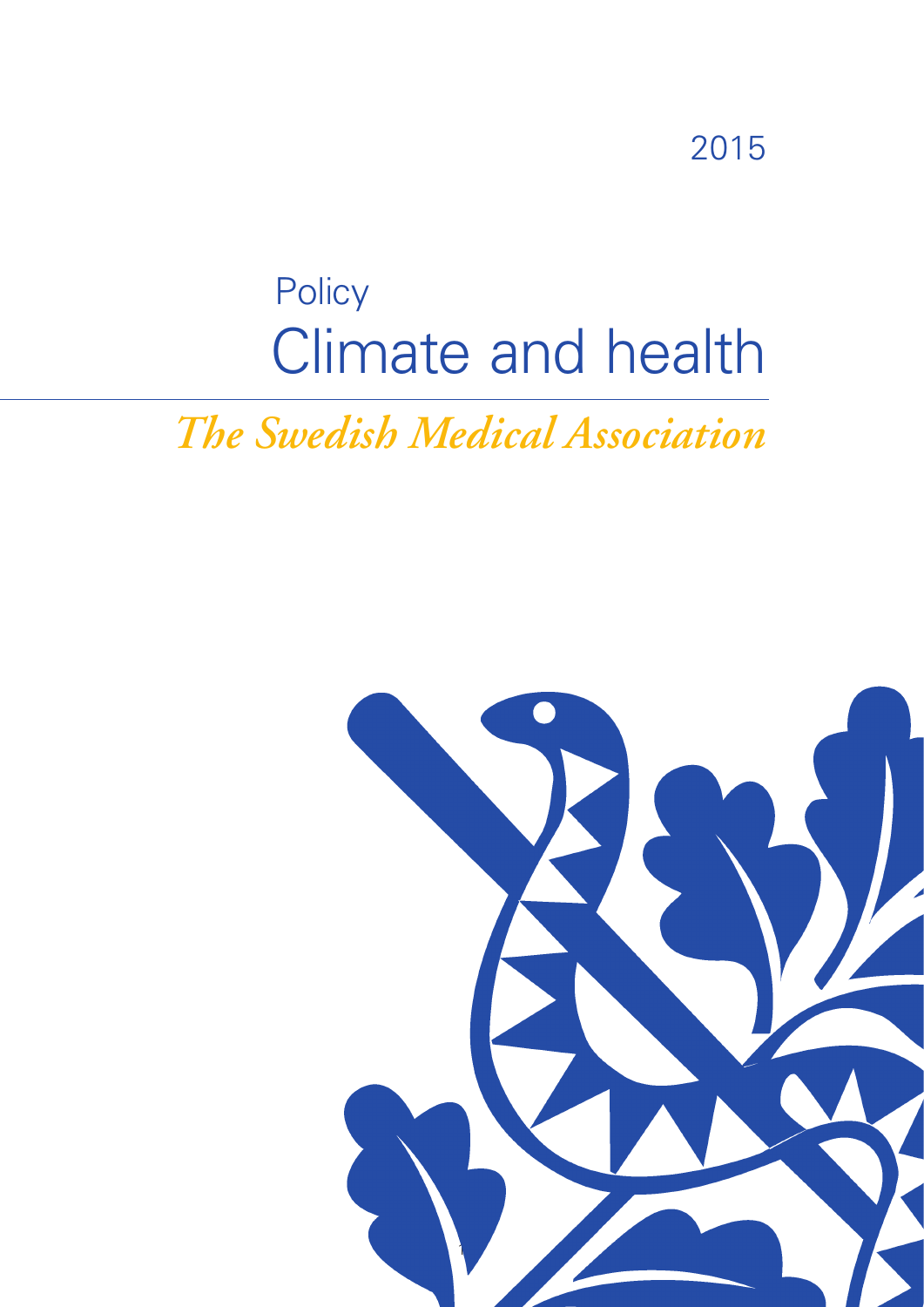# Climate and health

### The Swedish Medical Association's policy to promote climate action and health.

Over the past 100 years, the world's population has quadrupled, while per capita energy consumption has increased tripled. Available cheap fossil fuels and technological advances have led to a remarkable development in people's prosperity and quality of life, although distribution is still very uneven.

This rapid development has led to increased human pressure on the global, biophysical processes that are essential for the ecosystems that sustain us.

The WHO has stated that there is very strong evidence that human activities are affecting the global climate and that climate change has serious implications for public health. Extreme weather events and impacts on food and water supply are the direct effects of changes in ecosystems that are associated with global warming and which are creating significant health risks, such as increased numbers of deaths caused by heat waves and natural disasters, as well as the increased prevalence of vector-borne diseases such as malaria.

Continued climate change will have very adverse social and environmental impacts. From a global perspective,

the countries with weak infrastructure will suffer most, i.e. mainly developing countries. The effects of an increase in global mean temperature and its impact on health are widespread: storms and flooding, severe heat waves and droughts. The impact on drinking water and air quality can have major impacts on public health, such as an altered disease panorama and increased psychosocial stress.

Apart from the direct adverse effects on health, climate change also gives rise to ocean acidification because of the rapid increase in carbon dioxide, which in turn affects biodiversity. Declining ozone levels in the atmosphere and a lack of fresh water are other examples. Overall, the risks are great, not only for agriculture and food security but also for the economy generally and for public health.

At the same time, humanity is in a position of major development potential. Green economy, which includes revolutionary technologies and changes in certain living habits, is expected to generate more jobs and increase the prospects for improved health and reduced levels of poverty globally. The overall assessment is that climate

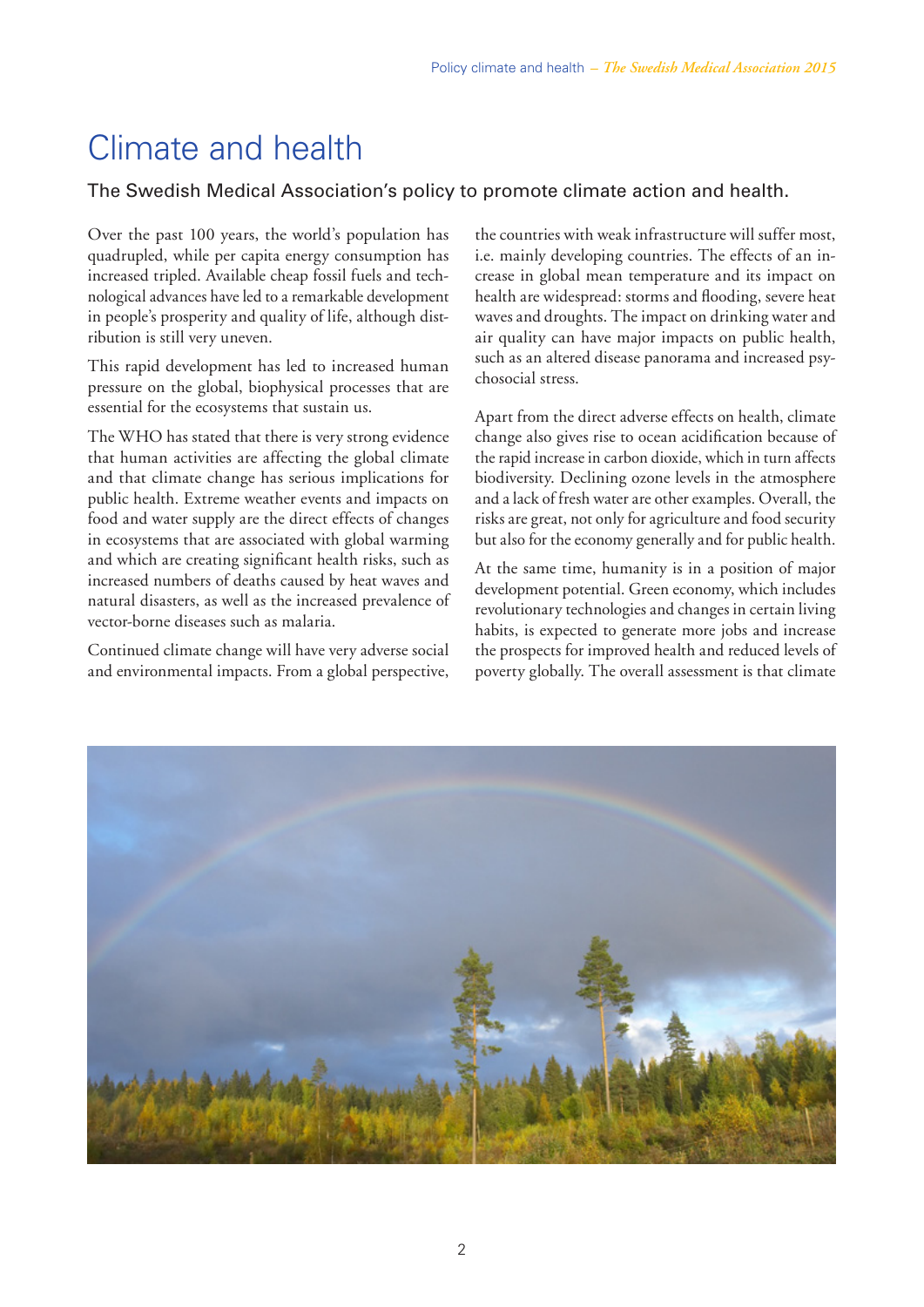

change represents the largest challenge for the future of humanity. It also represents the greatest opportunity to improve health in a global perspective, but only if the world's countries act quickly. In the short-term, a reduction of greenhouse gas emissions is absolutely essential. A society free of fossil-fuel consumption is healthier and involves less exposure to air pollutants, which is of major importance for public health. The basis for the further development of society is that we must nurture and conserve the ecosystems that are the basis for our continued existence.

The Swedish Medical Association believes that human activities should not lead to serious changes in the Earth's climate. For example, by changing our eating habits, and thus altering our mode of food production, like a reduced use of fossil fuels, can reduce carbon dioxide emissions, while health benefits can also be expected.

For doctors, it is necessary to increase awareness of how health and healthcare are affected by changes in climate and the environment, and to find its role in how society will deal with these problems. The WHO, EU and the World Medical Association have for many years emphasized the importance of urgently initiating this work, where the British Medical Association is a role model.

The Swedish Medical Association's policy aims to stimulate the further development of preventive and adaptive climate and health measures within health and healthcare on a local, national and global level. The main standpoint is the importance of highlighting how doctors and the Swedish Medical Association can contribute positively to the climate issue, with a particular focus on health issues. The doctors has an important role to play in raising awareness of the impacts of climate change on health, and in promoting a more environmentally friendly lifestyle. It is important that physicians share their knowledge and experience in the areas of climate and health by disseminating information in various ways and by interacting with other professions and organizations.

#### *The Swedish Medical Association has an important role to play when it comes to:*

- Identifying and supporting measures that reduce the impact on the environment, yet also lead to improved health. These can include sustainable energy consumption, sustainable transport systems and changes in the modes of production and consumption of food.
- Promoting an adaption of healthcare services to challenges raised by future climate- and environmental changes.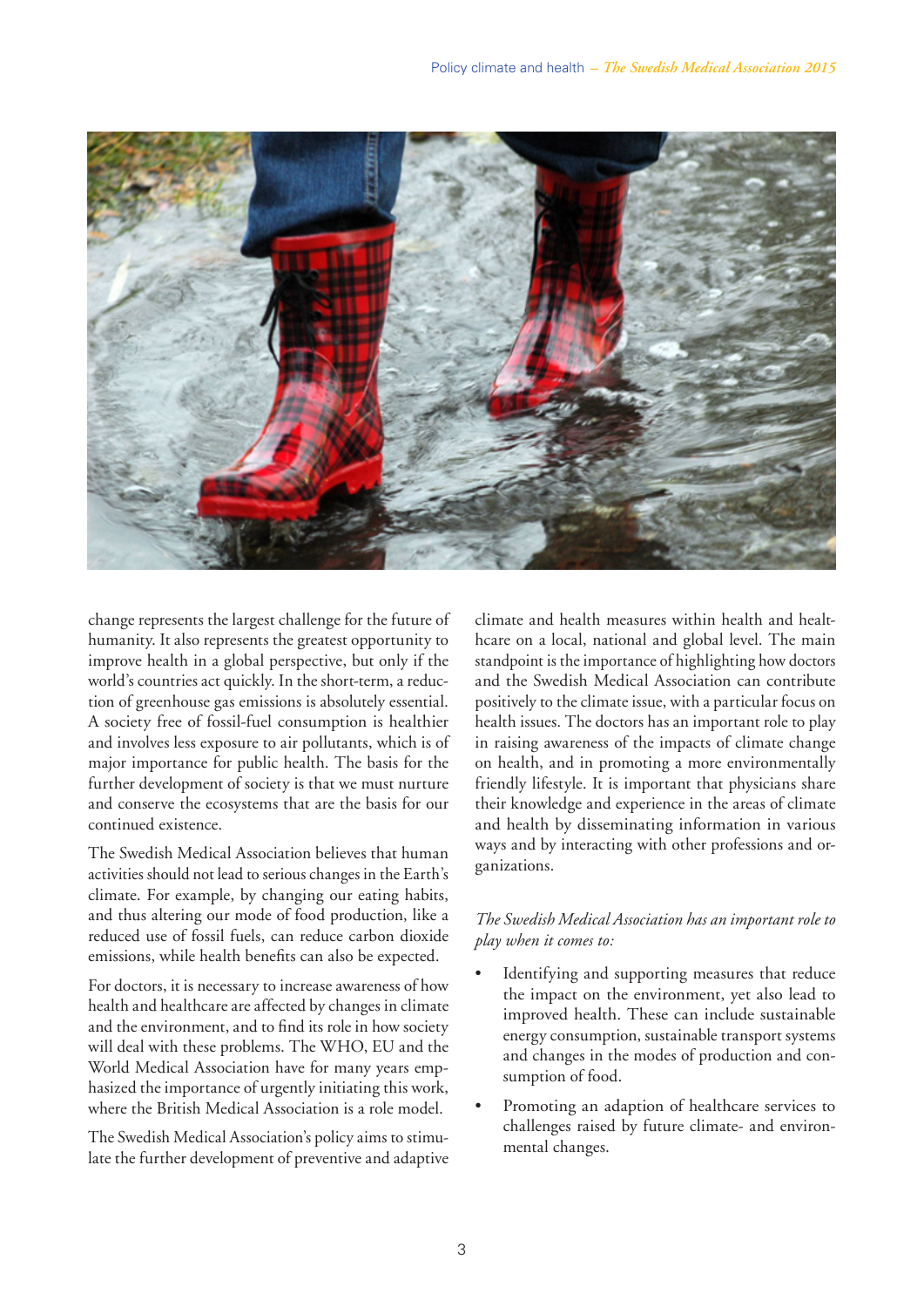- Influencing attitudes and public opinion by providing scientifically based facts for policy makers and the public regarding the links between climate, climate change and health within the context of our profession.
- Conveying the message that the transition to a sustainable society for future generations means developing a society with new technology and better opportunities for good health.
- Working globally, because the climate's effects on health are global phenomena and must be resolved in a spirit of equality, improved cooperation and respect for human rights*.*

# This is what the Swedish Medical Association can do in its internal activities

The Swedish Medical Association shall be a role model in its environmental work. Laws and regulations should be considered as the lowest level in environmental efforts. The association's activities should be conducted with as little environmental impact as possible. Concern for the environment shall characterize the association's activities and become a natural part of its daily work. In order to contribute to sustainable development, all employees and elected officials in the association should be familiar with the association's policies and should be involved in environmental efforts to make the best possible choices in order to reduce the impact on the environment. The intentions of the policy and all of the activities of the association should be regularly reviewed, evaluated and reported.

#### *The Swedish Medical Association intends to:*

- Create environmental awareness among the association's elected representatives and employees.
- • Prioritize environmentally labelled products and utilise the opportunities available to impose environmental requirements for the procurement and purchase of goods and services.
- Ensure that the association's activities are conducted in a sustainable manner by reducing energy consumption and carbon emissions.
- Identify key issues and work and push these issues forwards.
- Apply an environmentally friendly travel and meeting policy.
- Support a more environmentally sound policy for future capital investment.

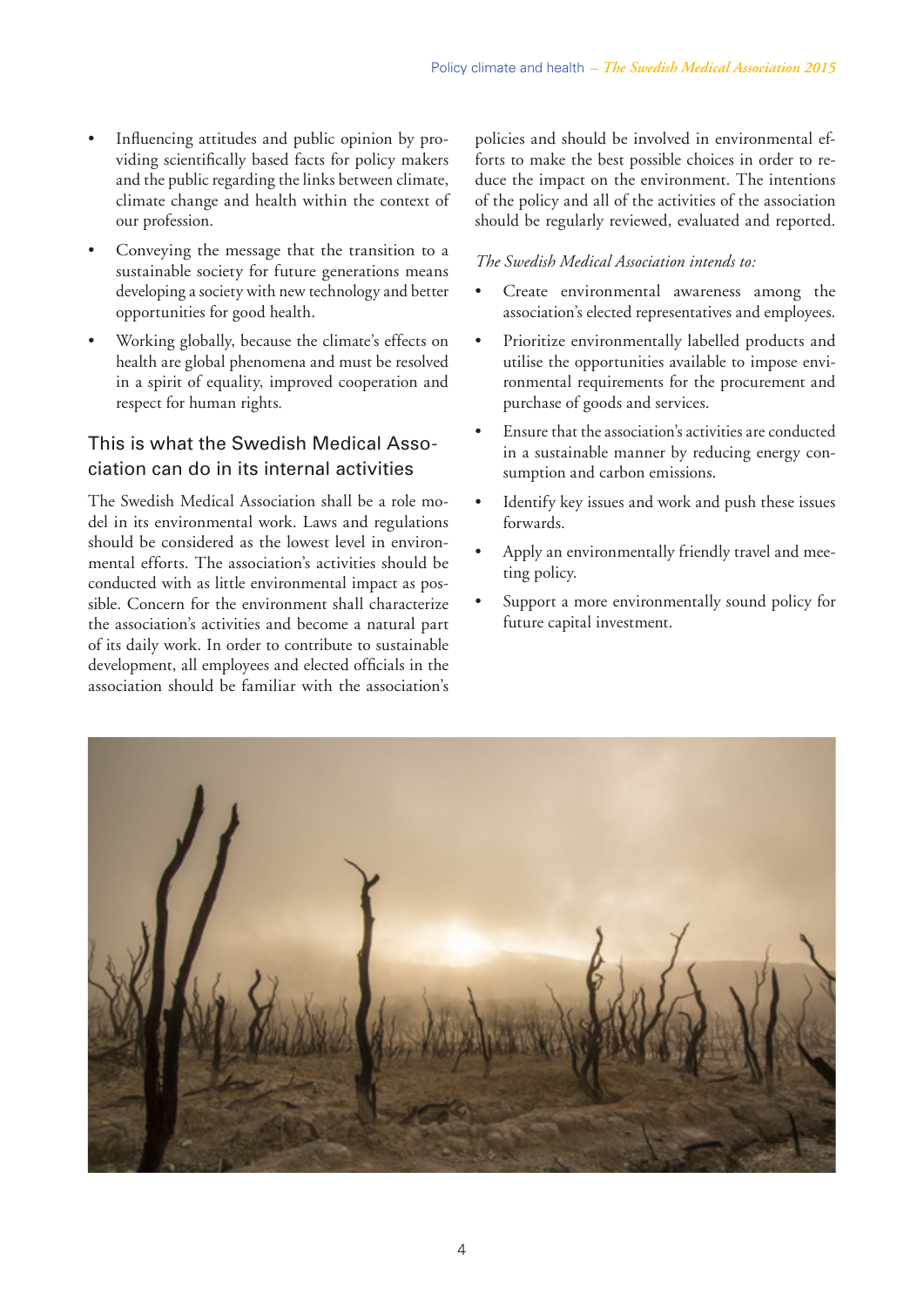# The Swedish Medical Association's role at a local and national level

This is what the Swedish Medical Association can do to support the doctors.

Several regions in Sweden has already come a long way in the implementation of preventive measures and are working to adapt healthcare services to the changing climate. They are working with problem analyses, forecasts and strategies, which include energy efficiency, management of heat waves and flooding. The Medical Association's role is to support and disseminate knowledge about these developments.

#### *The Swedish Medical Association intends to:*

- Support individual doctors and healthcare providers when it comes to identifying and initiating measures to both reduce environmental impacts and promote improved health.
- Act as a forum for knowledge and debate as well as help develop and spread ideas.
- Exchange knowledge and experience in the areas of climate and health in various ways by interacting with other professions and organizations.

## The Swedish Medical Association's role at the global level

The Swedish Medical Association has a key role in increasing awareness and understanding that the health issues are global; tackling current problems like infections, antibiotic resistance and food-borne diseases requires international coordination.

#### *LThe Swedish Medical Association intends to:*

Collaborate with other national medical associations and international organizations to increase awareness and ensure that concrete steps are taken to remedy the problems associated with global climate and health.



Disseminate information about and prevent adverse impacts on the environment caused by the inappropriate use of medicines.

Increase awareness about how we are affected when ecosystems are destroyed.

Increase knowledge about where and how equipment and medical technology used in healthcare are manufactured and recycled.

## The Swedish Medical Association's role in education

Healthcare practitioners, particularly doctors, are of major importance when it comes to explaining causation in states of illness. It is therefore important that doctors acquire knowledge about the relationship between climate and health. The Swedish Medical Association therefore believes that knowledge about the relationship between climate and health should be a regular feature in medical education. Since future developments will happen rapidly and will be unpredictable, it is reasonable to regularly provide education concerning climate and health during speciality service and training. The education needs to provide a historical perspective, combined with an ecological perspective, as well as teaching about the direct health effects on humans in different parts of the world.

In practising their profession, doctors should be role models in environmental efforts.

*The Swedish Medical Association intends to:*

- Work to ensure that climate and health will be integrated and a natural part of the basic medical education for doctors.
- Promote and work towards good quality education and training about climate and health as part of both specialist training as well as continued professional development.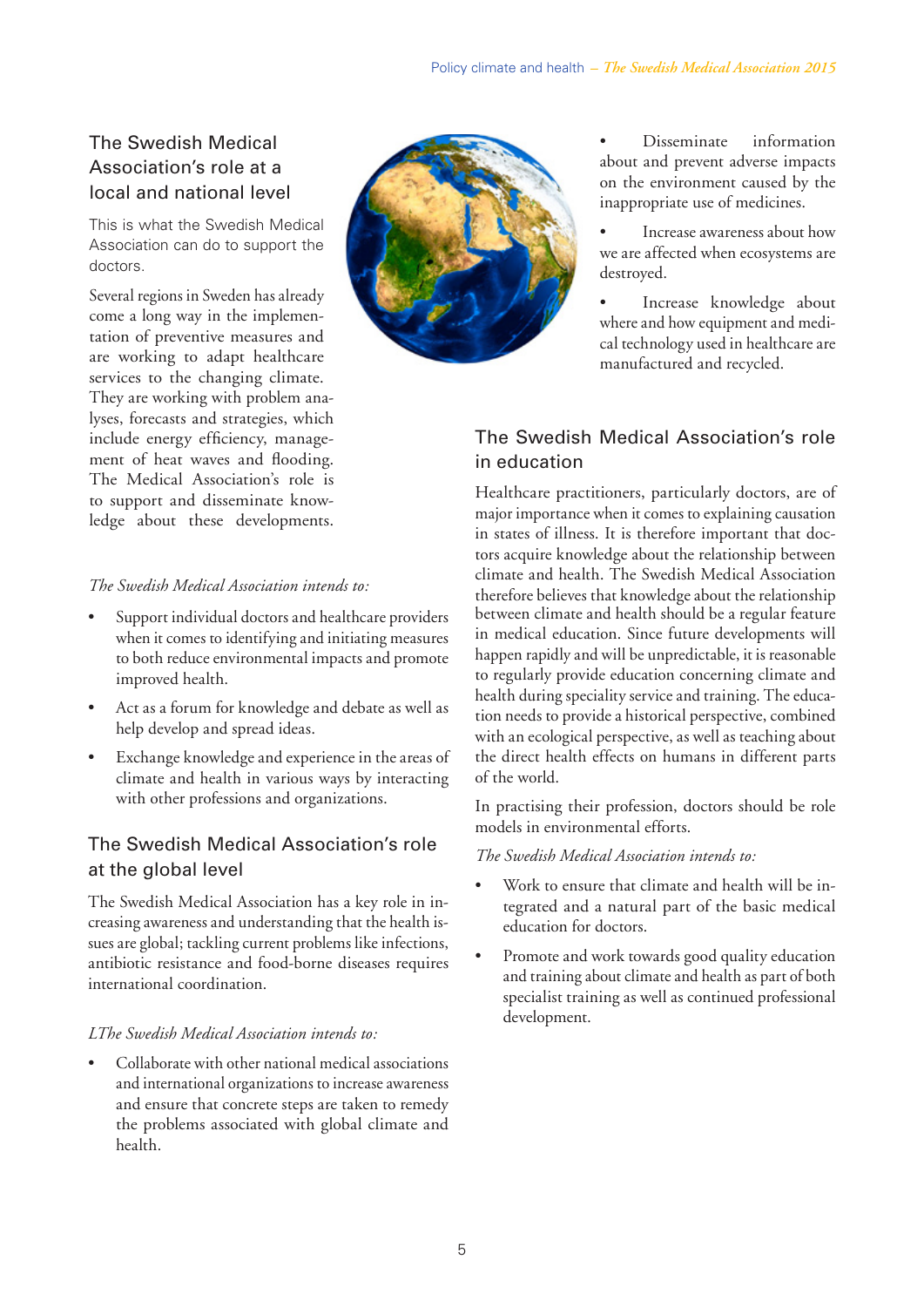#### **References**

World Health Assembly and Executive Board policy documents on climate change and health: http://www.who.int/ globalchange/health\_policy/wha\_eb\_documentation/en/

EU: Climate and human health

http://climate-adapt.eea.europa.eu/health

WMA Declaration of Delhi on Health and Climate Change http://www.wma.net/en/30publications/10policies/c5/

The British Medical Association

http://bma.org.uk/working-for-change/international-affairs/ climate-change

Klimatsäkrat Skåne

http://utveckling.skane.se/publikationer/rapporter-analyseroch-prognoser/klimatsakrat-skane/